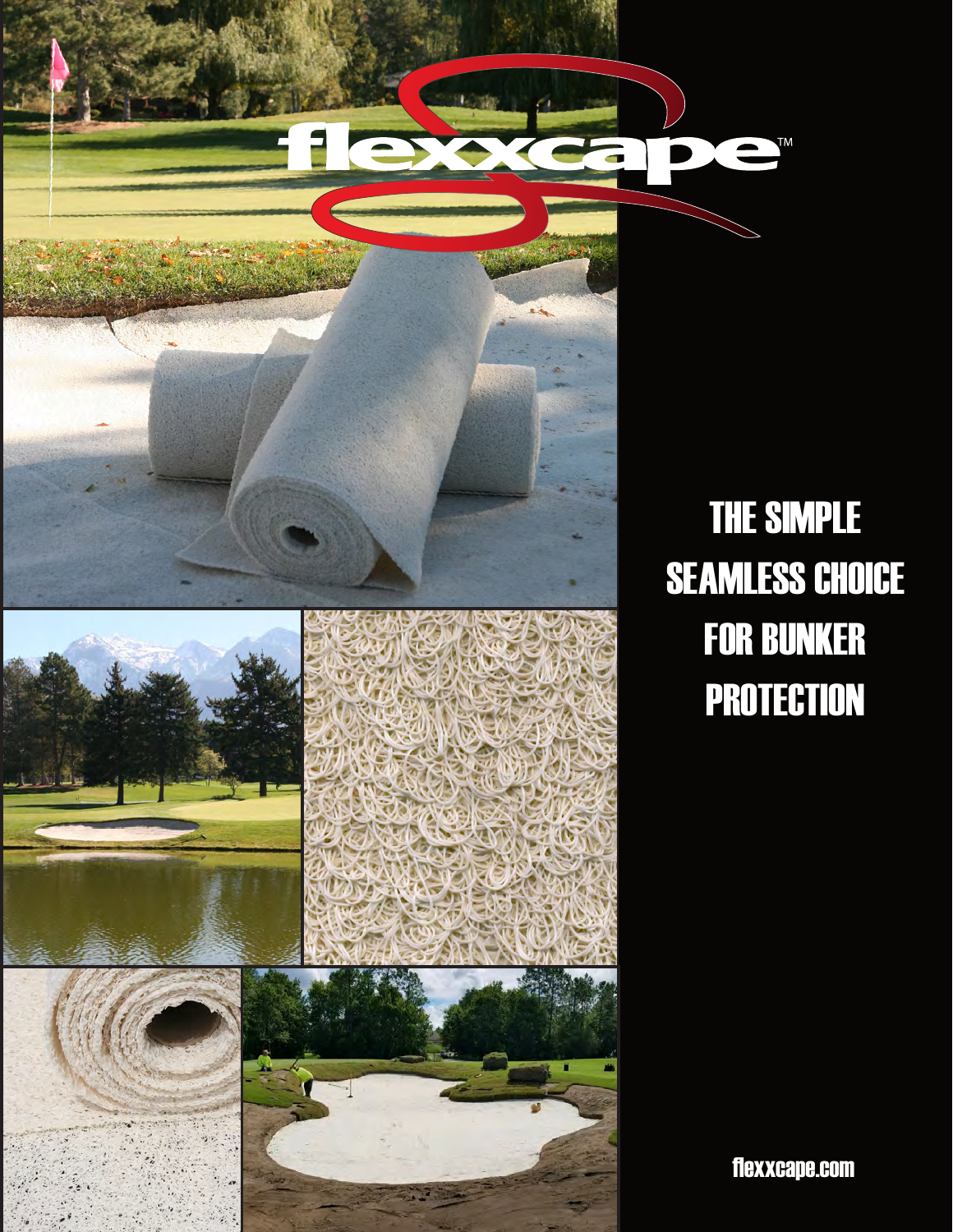# SIMPLE & SEAMLESS BUNKER PROTECTION

Introduced in 2017, Flexxcape takes the seamless bunker liner concept to the next level. As an ultra-premium option, Flexxcape is designed to outperform bunker hardscapes while offering an extremely simple, hassle-free installation method that anyone can perform.

#### PRODUCT DEVELOPMENT

As the manufacturer and marketer of the popular Sandtrapper product line, we took our expertise in geophysical controls and applied them to the seamless bunker liner concept. We focused on maintaining simple handling and installation requirements. We focused on washout control, contamination elimination, and consistent playability. We focused on maintenance durability.

Flexxcape is a non-degradable, synthetic material manufactured with precision specifications and capable of standing up to the most rigorous environmental conditions. It withstands freeze/ thaw cycles, mechanical raking, and ultraviolet exposure.

# PERMANENT & FLEXIBLE MATERIAL

Flexxcape is manufactured from an industrial PVC in a patented extrusion process that chemically bonds strands together. During the process, small loops are created which increases surface area and adhesion.

The proprietary PVC formulation is incredibly durable while maintaining conformity even in a frozen state. Flexxcape will not crack or break-up under repetitive freeze/thaw cycles.

#### SEAMLESS DESIGN

The Flexxcape solution to the seamless concept is the chemical bonding of the material together with the Flexxcape Bonding Agent. During the rapid curing process, the Bonding Agent literally melts the PVC and re-orients the chemical bonds for a permanent connection. This results in the bond being stronger than the material itself.

#### WASHOUT PREVENTION

The three-dimensional matrix of Flexxcape is the key to outstanding washout prevention. The undulating, irregular loops allows for maximum cohesion to sand particles, allowing Flexxcape to deliver unrivaled prevention against washouts. Unlike other solutions which have a smoother surface and rely on water percolation to fight water turbulence, Flexxcape moves water through its profile while also holding sand particles.





#### SAFE & CONSISTENT PLAYABILITY

As a flexible material, Flexxcape avoids physical damage to a golfer's equipment or person should they strike deep into the bunker sand. When sand depths aren't maintained to proper spec, there is never any potential harm.

The height profile of Flexxcape allows for sand moisture to be maintained, resulting in a firm playing surface. Drip irrigation or other methods are not required to keep sand moisture and firmness.

From bunker to bunker, Flexxcape delivers consistent performance. No risk of tearing or damage. No risk of break-up.

## INSTALLATION SIMPLICITY

The installation simplicity of Flexxcape allows it to be far more cost-effective and creates no interruptions to a renovation schedule. Similar to our popular Sandtrapper product line, installing Flexxcape is an intuitive process that does not require any specialized tools, equipment or specialized installers.

The product dimensions and packaging format make it easy to move around the course. Two workers can install a typical bunker in under one hour, regardless of wet weather or many other environmental conditions.

#### NO MATERIALS TESTING REQUIRED

Unlike bunker hardscape options, Flexxcape does not require testing of gravel, mix, moisture content, or vendor processes. These types of advanced requirements further complicate a project and renovation schedule. Flexxcape avoids all of these issues and remains the best permanent option.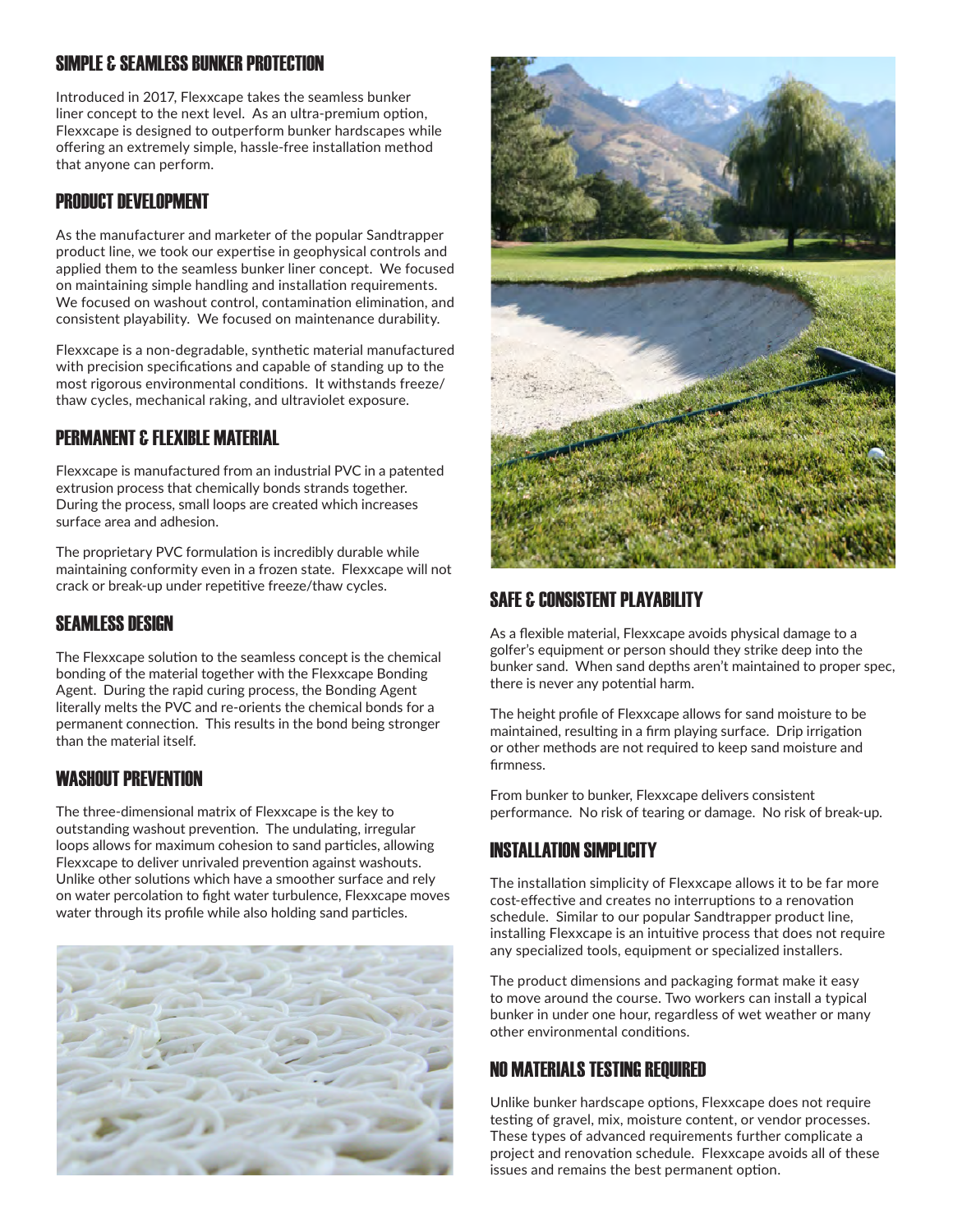# PRODUCT CHARACTERISTICS

Flexxcape is manufactured with precision specifications and packaged for convenience. The patented manufacturing process results in a material that can be counted on day in and day out.

| <b>Material</b>                          | <b>Flexible PVC</b>          |                       |
|------------------------------------------|------------------------------|-----------------------|
| Color                                    | Natural                      |                       |
| <b>Thickness</b>                         | $3/8$ inch                   | $9.5 \text{ mm}$      |
| <b>Roll Width</b>                        | 42 inches                    | 1.067 m               |
| <b>Roll Length</b>                       | 45 feet                      | 13.72 m               |
| <b>Roll Area</b>                         | 157.5 ft <sup>2</sup>        | $14.63 \text{ m}^2$   |
| Weight                                   | .768 lbs $ft^2$              | 3.75 $kg/m2$          |
| <b>Roll Weight</b>                       | $121$ lbs                    | 54.88 kg              |
| <b>Rolls per Pallet</b>                  | 1.5                          |                       |
| Area per Pallet                          | 2,362.5 $ft^2$               | $219.48 \text{ m}^2$  |
| <b>Pallet Weight</b>                     | 1,832.5 lbs                  | 831.2 kg              |
| Pallets per Truckload                    | 20                           |                       |
| Area per Truckload                       | 47,250 ft <sup>2</sup>       | 4389.6 m <sup>2</sup> |
| Grab Tensile Strength<br>(ASTM D-4632)   | 120.5 x 90.6 lbs             | 54.66 x 41.1 kg       |
| <b>Grab Elongation</b><br>(ASTM D-4632)  | 99.7 x 89.3 %                |                       |
| <b>Trapezoidal Tear</b><br>(ASTM D-4533) | 64.6 x 53.5 lbs              | 29.3 x 24.5 kg        |
| <b>CBR Puncture</b><br>(ASTM D-6241)     | 165.3 lbs                    | 75 kg                 |
| <b>Flow Rate</b><br>(ASTM D-4491)        | 549.8 gpm/ft <sup>2</sup>    |                       |
| Permittivity<br>(ASTM D-4491)            | $7.35$ sec-1                 |                       |
| Permeability<br>(ASTM D-4491)            | 6.059 cm/sec                 |                       |
| Transmissivity<br>(ASTM D-4716)          | 1.92E-03 m <sup>2</sup> /sec |                       |





# SERVICE & LOGISTICS

Obtaining Flexxcape and getting your renovation project up and running is fast and easy. Manufacturing schedules and on-hand inventory allows project planners a smooth, troublefree acquisition process.

# PRODUCT ASSURANCE - A SIMPLE 12-YEAR WARRANTY

The Flexxcape 12-Year Warranty is simply the best in the golf industry. It gives the facility common-sense protection, with no complexity or caveats. As we've done with our Sandtrapper product for over twenty years, we stand by the quality and performance promises, period.

# INVESTING IN BUNKERS

Low maintenance bunkers don't have to be elusive. In fact, a proper renovation with the right products can provide a rapid ROI and a beautiful result.

Twenty years ago, we launched Sandtrapper in what was an industry void of a Bunker Management category. We've seen all manner of solutions. In the end, it is about providing products that work and doing so at the right price-point. When it matters, it is about reliability in product, service, and logistics — from a trusted industry partner.

#### WHO IS IVI-GOLF?

IVI-GOLF (a division of Indian Valley Industries, Inc.) has commonly been synonymous with Sandtrapper. We continually apply the same synergies of product, service and support to the Golf Division as we've used company-wide since 1940.

Indian Valley is a vertically integrated supplier to a wide range of industries, including environmental protection products and supplies to the heavy construction industry.